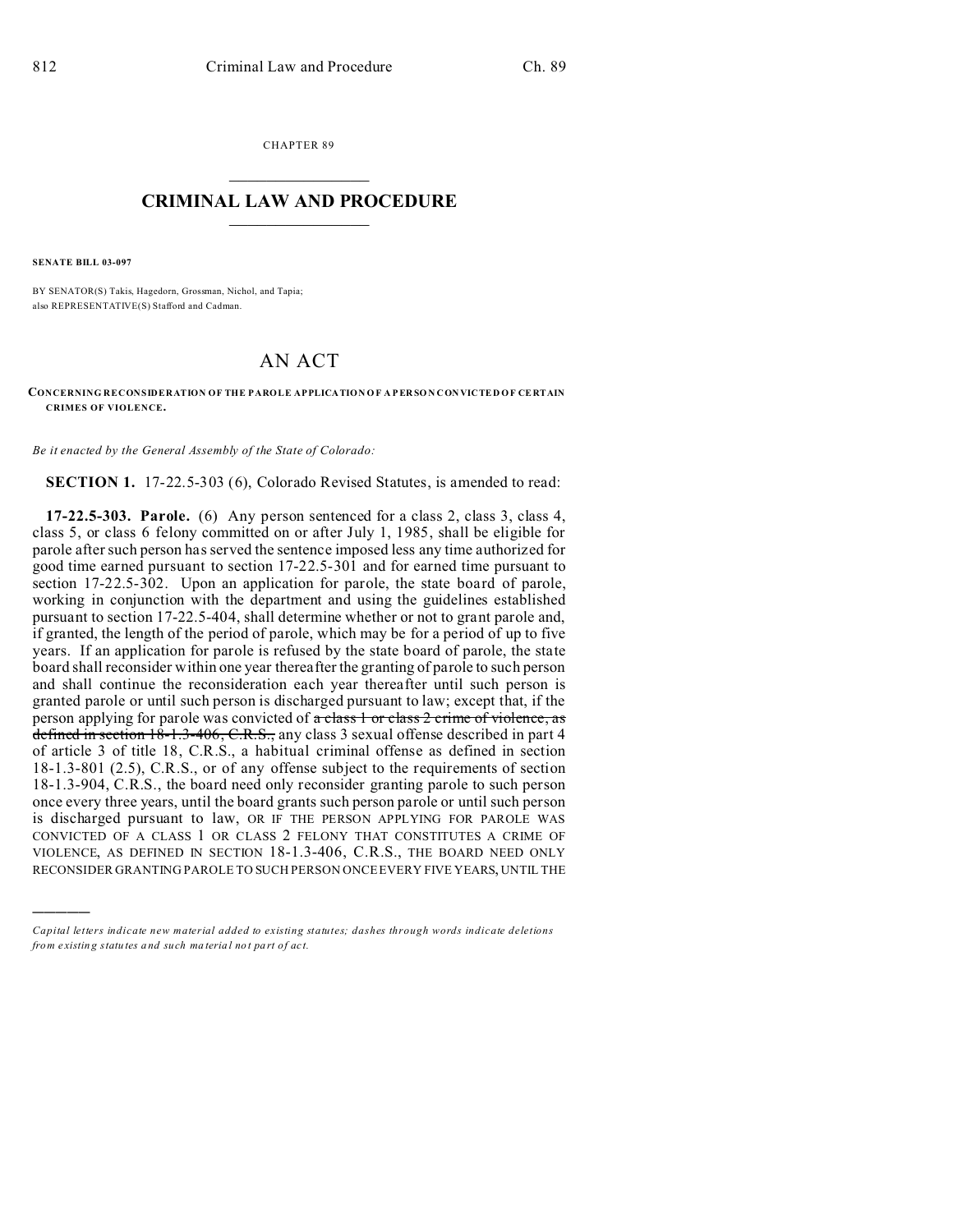BOARD GRANTS SUCH PERSON PAROLE OR UNTIL SUCH PERSON IS DISCHARGED PURSUANT TO LAW.

**SECTION 2.** 17-22.5-403 (7) (a), Colorado Revised Statutes, is amended to read:

**17-22.5-403. Parole eligibility.** (7) (a) For any offender who is incarcerated for an offense committed on or after July 1, 1993, upon application for parole, the state board of parole, working in conjunction with the department and using the guidelines established pursuant to section 17-22.5-404, shall determine whether or not to grant parole. The state board of parole, if it determines that placing an offender on parole is appropriate, shall set the length of the period of parole at the mandatory period of parole established in section 18-1.3-401 (1) (a) (V), C.R.S., except as otherwise provided for specified offenses in section  $17-2-201$  (5) (a), (5) (a.5), and (5) (a.7). If an application for parole is refused by the state board of parole, the state board of parole shall reconsider within one year thereafter whether such inmate should be granted parole. The state board of parole shall continue such reconsideration each year thereafter until such inmate is granted parole or until such inmate is discharged pursuant to law; except that, if the inmate applying for parole was convicted of  $\alpha$  class 1 or class 2 crime of violence, as defined in section 18-1.3-406, C.R.S., any sex offense, as defined in section 18-1.3-1003 (5), C.R.S., a habitual criminal offense as defined in section 18-1.3-801 (2.5), C.R.S., or of any offense subject to the requirements of section 18-1.3-904, C.R.S., the board need only reconsider granting parole to such inmate once every three years, until the board grants such inmate parole or until such inmate is discharged pursuant to law, OR IF THE PERSON APPLYING FOR PAROLE WAS CONVICTED OF A CLASS 2 FELONY THAT CONSTITUTES A CRIME OF VIOLENCE, AS DEFINED IN SECTION 18-1.3-406, C.R.S., THE BOARD NEED ONLY RECONSIDER GRANTING PAROLE TO SUCH PERSON ONCE EVERY FIVE YEARS,UNTIL THE BOARD GRANTS SUCH PERSON PAROLE OR UNTIL SUCH PERSON IS DISCHARGED PURSUANT TO LAW.

**SECTION 3.** 17-2-201 (4) (a), Colorado Revised Statutes, is amended to read:

**17-2-201. State board of parole.** (4) The board has the following powers and duties:

(a) To meet as often as necessary every month to consider all applications for parole. The board may parole any person who is sentenced or committed to a correctional facility when such person has served his or her minimum sentence, less time allowed for good behavior, and there is a strong and reasonable probability that the person will not thereafter violate the law and that release of such person from institutional custody is compatible with the welfare of society. If the board refuses an application for parole, the board shall reconsider the granting of parole to such person within one year thereafter, or earlier if the board so chooses, and shall continue to reconsider the granting of parole each year thereafter until such person is granted parole or until such person is discharged pursuant to law; except that, if the person applying for parole was convicted of a class 1 or class 2 crime of violence, as defined in section 18-1.3-406, C.R.S., any class 3 sexual offense described in part 4 of article 3 of title 18, C.R.S., a habitual criminal offense as defined in section 18-1.3-801 (2.5), C.R.S., or of any offense subject to the requirements of section 18-1.3-904, C.R.S., the board need only reconsider granting parole to such person once every three years, until the board grants such person parole or until such person